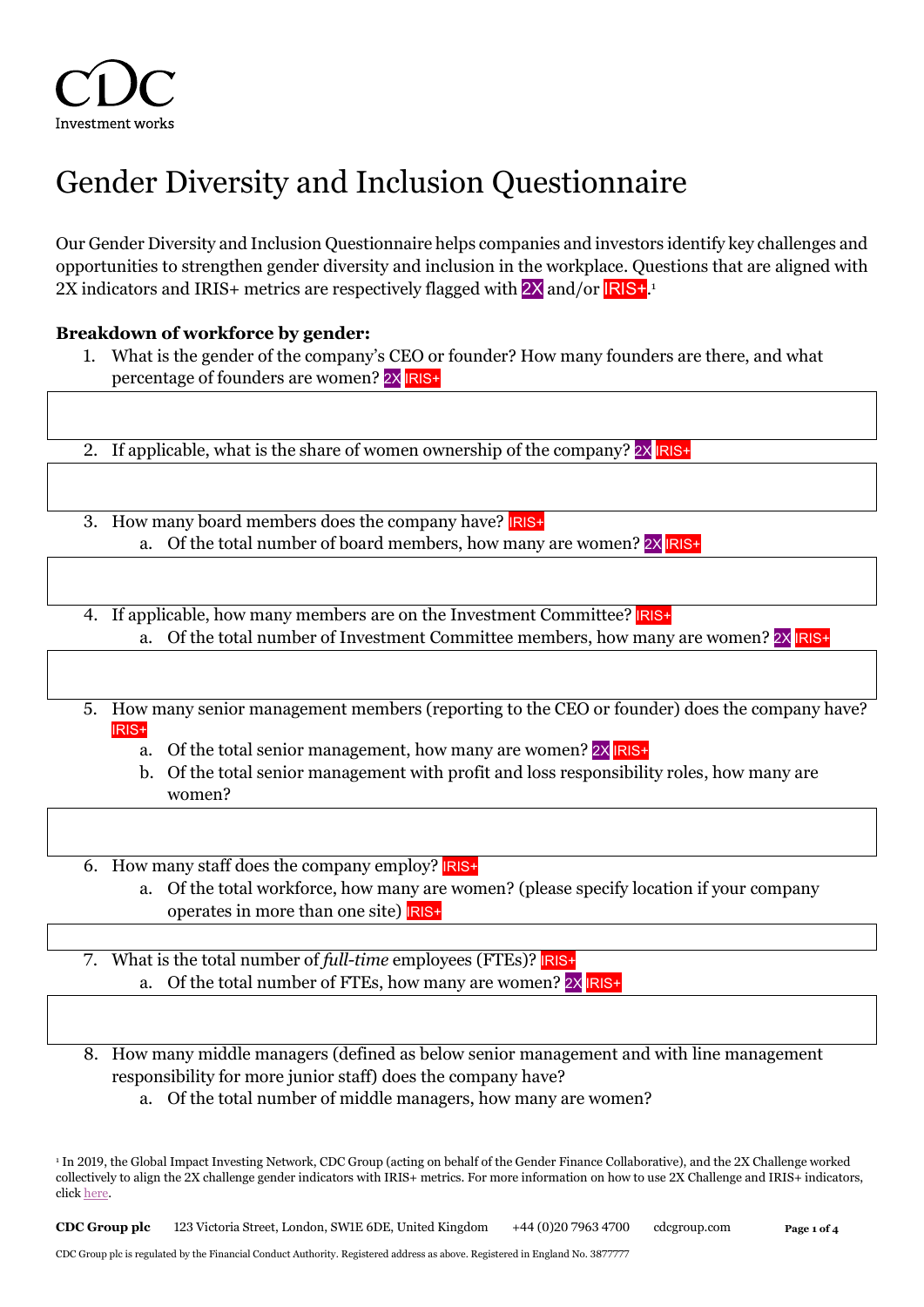- 9. How many junior skilled workers does the company have? (Defined as any other worker who does not have line management/supervisory responsibility but has specific skills, training or knowledge and ability to do their job)
	- a. Of the total number of junior skilled workers, how many are women?
- 10. How many junior unskilled workers does the company have? (Defined as any other worker who does not have line management/supervisory responsibility and does not possess specific skills, training or knowledge which affects the ability to do their job)
	- a. Of the total number of junior unskilled workers, how many are women?
- 11. What is the total number of workers in part-time employment? (Part-time hours are commonly defined as 30 or less, though thresholds vary by country) **IRIS**+
	- a. Of the total number of part-time workers, how many are women?  $IRIS+$
- 12. Does your company employ temporary/contract/seasonal or migrant workers? Please describe: IRIS+ a. Of which how many of the above are women? **IRIS+**
- 13. What percentage of employees in STEM (science, technology, engineering or mathematics) or other technical roles are women? (e.g. civil engineer, computer scientist, physician, drivers) 2
- 14. If applicable (e.g. infrastructure and construction), what is the total number of workers at the contractor and sub-contractor levels? How many are women? What roles do women perform?

#### **Gender-based corporate indicators**

Where relevant, please provide a figure based on the previous fiscal year for:

- 1. Number of women promoted out of all promotions **RIS**+
- 2. Absenteeism rate (M/F) a. Cost of absenteeism

3. Turnover rate (M/F)

- a. Cost of hiring new employees
- 4. Average length of employee tenure in years (M/F)

<sup>2</sup> Technical roles are defined as roles that require specialised skills or knowledge to perform specific tasks related to your company's industry.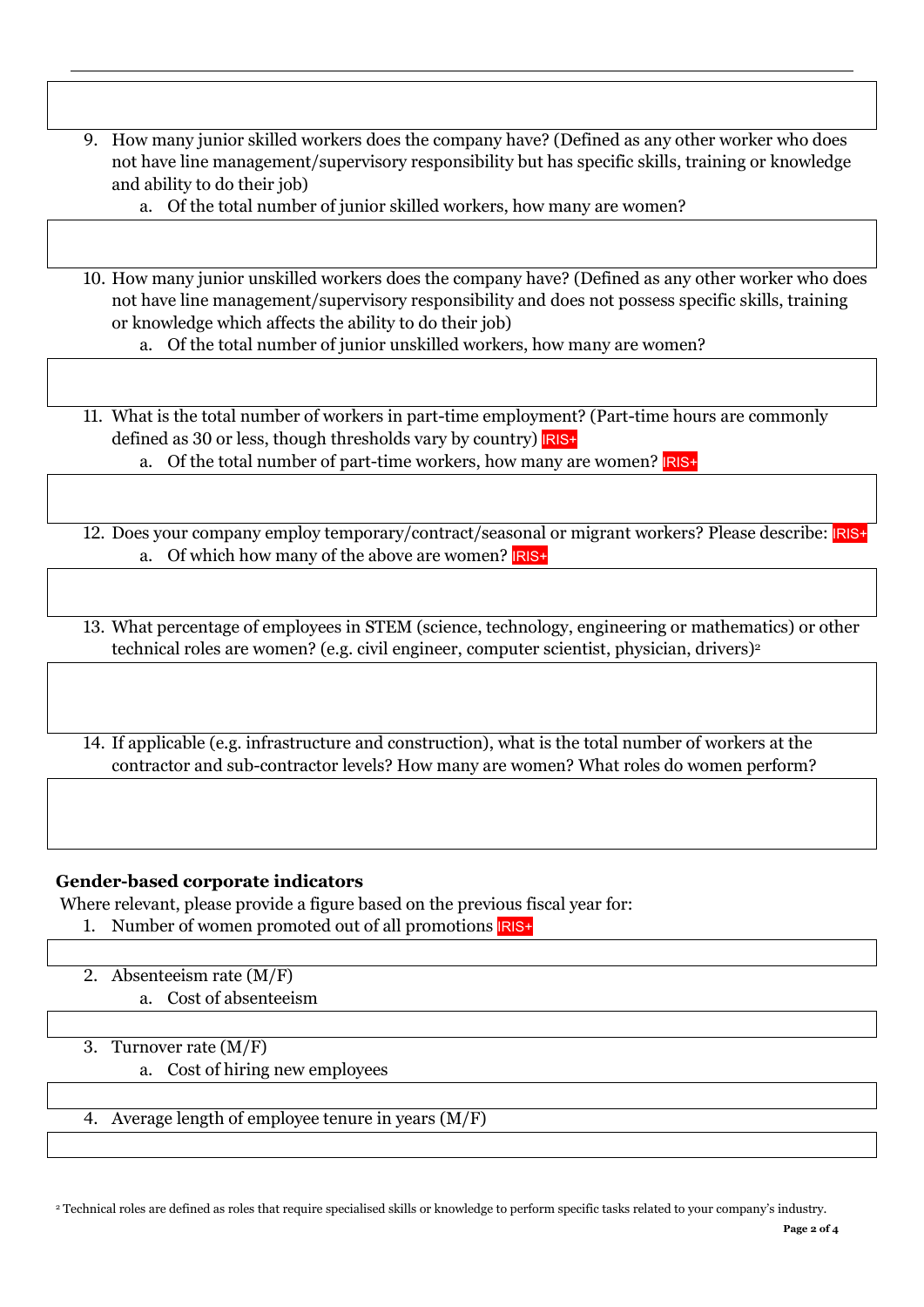- 5. Average age distribution of employees (M/F)
- 6. Maternity return rate (ratio of women who are still in the workforce one year after returning from maternity leave) **RIS+**
- 7. Gender pay gap (average mean salary of all male employees vs. average mean salary of all female employees) 2X IRIS+
- 8. Pay equality Do  $(M/F)$  employees get paid equally for the same work?  $2X$   $IRIS+$
- 9. Number of employees recruited (if available, per job type) (M/F)

10. Time to fill vacancies

11. First-year attrition (M/F)

## **Workplace and corporate policies and programmes**

- 1. Does the company's HR policies have a specific section on equal opportunities? If so, please elaborate: 2X IRIS+
- 2. Does the company have a corporate strategy or action plan to promote gender diversity from within? If so, please include targets and/or measurement system:  $2X$  RIS+
- 3. Does the company have any specific policies, programmes or initiatives to help gender diversity (e.g. childcare/crèches, transport and security arrangements, flexible work, breastfeeding room)? If so, please provide details and describe the social and financial impact this has had on the company. 2X
- 4. Has the company made efforts to ensure facilities and physical infrastructures provide for women's employment? 2X

5. How do you feel gender diversity might/has helped drive corporate performance?

6. Does your company have a non-discrimination and anti-harassment policy? If so, please describe how this helps to address gender diversity in the workplace, and which procedures and policies have been put in place. 2X **RIS+** 

7. Does your company provide training on detecting, preventing and addressing gender-based violence and harassment for employees and managers? If so, please specify:  $2X$  RIS+